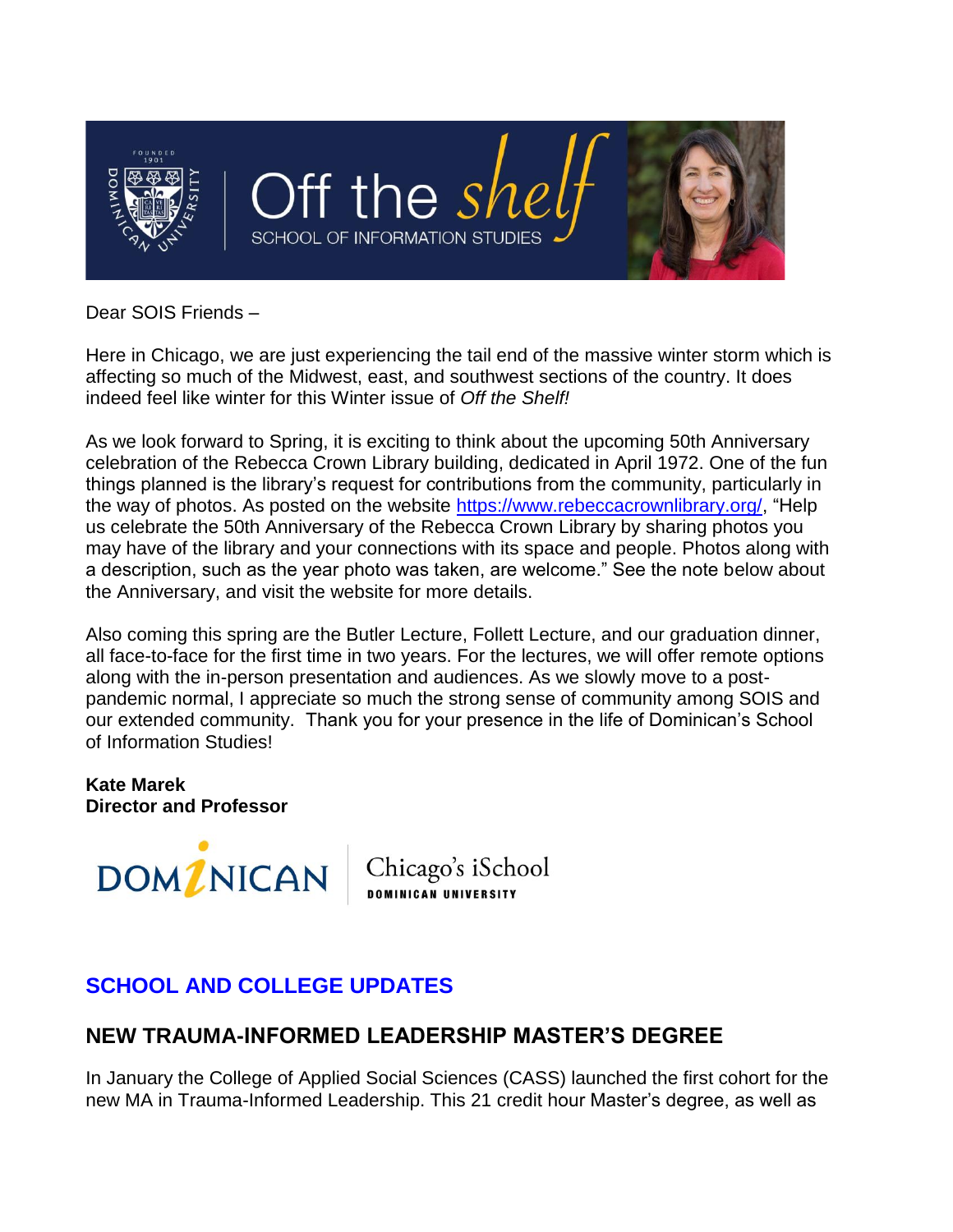the 15 credit hour Certificate option, have been specifically designed for managers and leaders who are looking to develop knowledge and skills toward the integration of traumainformed care into specific professional practice. CASS is the organizational home of the School of Information Studies, so libraries and information organizations will find this new area of studies a direct match to today's leadership issues for LIS practice. More information about the Master's program and the Certificate option can be found [HERE.](https://connect.dom.edu/page.redir?target=http%3a%2f%2fwww.dom.edu%2fadmission%2fgraduate%2fcollege-applied-social-sciences%2fma-trauma-informed-leadership&srcid=33979&srctid=1&erid=6410116&trid=)

### **MENTORSHIP OPPORTUNITIES**

CASS has opened up our Volare Program, a mentorship platform that connects Dominican Alumni or Area Professionals with current students. If you are interested in learning more about being a mentor, please explore more at [Mentor Collective.](https://connect.dom.edu/page.redir?target=http%3a%2f%2fdom.mentorcollective.org%2fregister%2fdu-grad%2fmentor&srcid=33979&srctid=1&erid=6410116&trid=) Signing up via the link does not commit you to anything; it will allow you to learn more about the program with opt-out options at any time. SOIS has been looking for a good way to connect our current students and new graduates to mentors in practice, so we are excited about this opportunity.

### **UPCOMING EVENTS**

#### **THE BUTLER LECTURE**



**Presented by the Butler Children's Literature Center Thursday, March 31, 2022, 6:00 p.m. Presented Online and in-person Lund Auditorium**  *This event is free and open to the public, with registration required.*

Join us for the 10th Annual Butler Lecture! The Butler Children's Literature Center will host a live (and live-streamed) event with bestselling author and founding member of We Need Diverse Books, Aisha Saeed. Saeed will discuss the power of books in her own life and how books are the key to helping the young people in our lives see their way through. She will speak to our current moment as well as provide book recommendations for all ages. A reception and book signing with the author will follow the lecture. Registration opens in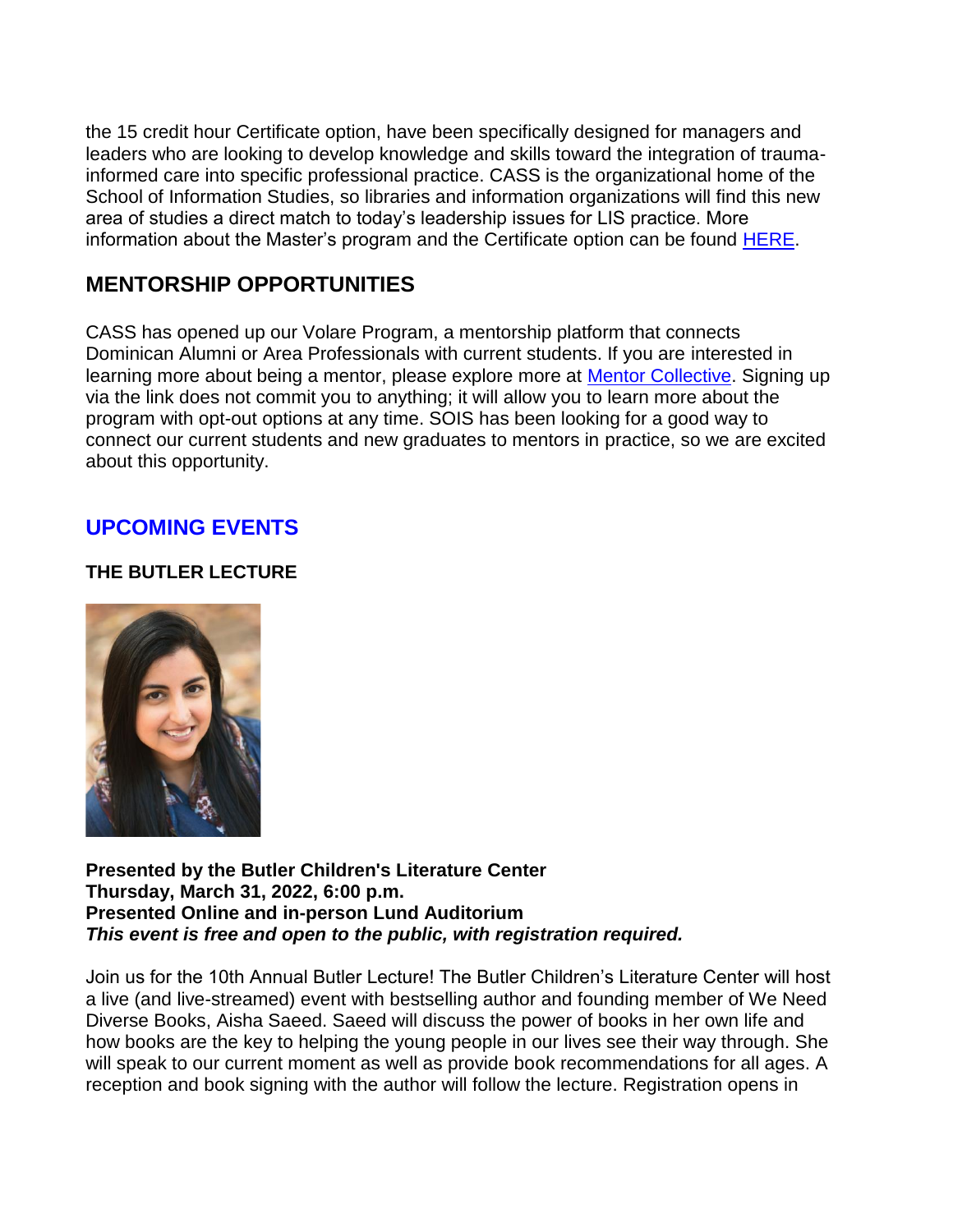late February.

#### **THE FOLLETT LECTURE**



**Presented by Dominican University's School of Information Studies Monday, May 2, 2022, 6:00 p.m. Presented Online and In-person at the Martin Recital Hall**  *This event is free and open to the public, with registration required.*

The Shadow Book: Reading Slavery, Fugitivity, and Freedom in Children's Books and Media.

"The Shadow Book" will focus on the cultural politics inherent in representing slavery in contemporary children's books and media from the Civil Rights Movement to the Movement for Black Lives and the recent 1619 Project. Recent children's books about slavery will be presented, and responses from a broad spectrum of constituents will be analyzed. The talk will conclude with implications for the future. Registration opens in April.

**REBECCA CROWN LIBRARY– 50th Anniversary Celebration**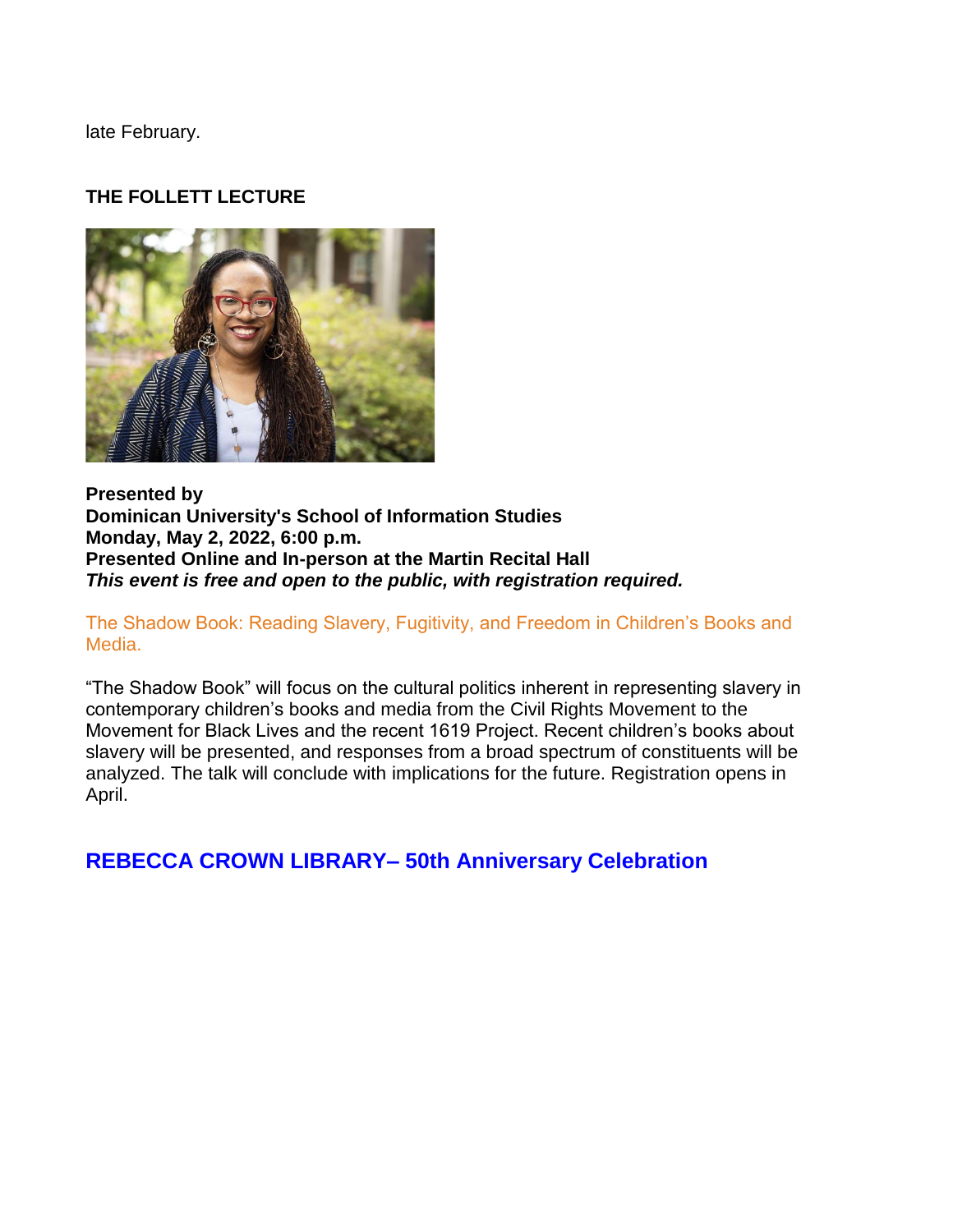

From University Librarian Estevan Montaño: Help us celebrate the 50th anniversary of the Rebecca Crown Library's opening and dedication that took place on Tuesday, April 11, 1972! The current Rebecca Crown Library staff and faculty are thrilled and honored to celebrate this milestone at Dominican University. As part of the anniversary festivities, we are hosting several events and programs that highlight the construction, history, and future of the library building, and honor the many students and employees who have brought the space to life over the years. Anniversary events also consider the significant history of the Phyllis Skiffington Noonan Reading Room - the original library on the River Forest Campus.

 $Neg.#$ 

For those wishing to re/connect with the Rebecca Crown Library from near and far, we welcome your participation in upcoming events and share your photos or thoughts about the library. Please visit the anniversary webpage for more information: [https://www.rebeccacrownlibrary.org/](https://connect.dom.edu/page.redir?target=https%3a%2f%2fwww.rebeccacrownlibrary.org%2f&srcid=33979&srctid=1&erid=6410116&trid=)

## **CONNECT WITH THE SOIS ALUMNAE/I COMMUNITY**

Join Dominican University's private online networking platform, [DU Network.](https://connect.dom.edu/page.redir?target=http%3a%2f%2fdunetwork.org%2f&srcid=33979&srctid=1&erid=6410116&trid=) Alumnae/i can connect with peers across the decades in the group "Library Science and Information [Professionals.](https://connect.dom.edu/page.redir?target=http%3a%2f%2fdunetwork.org%2fgroups%2f12%2fabout&srcid=33979&srctid=1&erid=6410116&trid=)"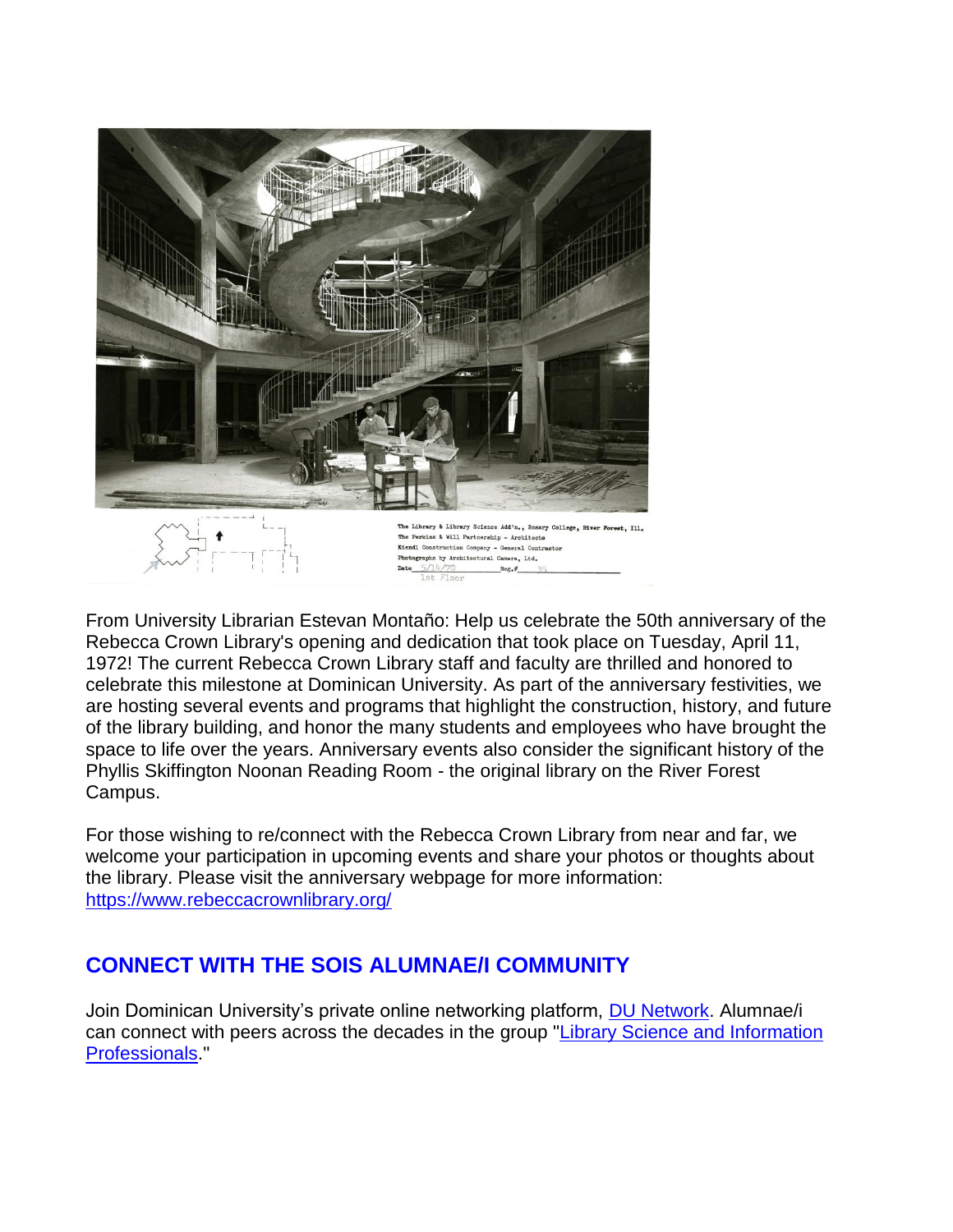### **STUDENT AND ALUMNAE/I NEWS**

**Gemma Mickey (MLIS '14)**, is the Director at the Sugar Grove, Illinois Public Library.

**Brittaney Nelson (MLIS '21)**, is the Records and Information Manager at Holland and Hart, LLP, in Denver, Colorado.

**René Ostberg (Current MLIS Student)**, published "The Dangerous Divide: How a Pandemic Exposed the Problem of Older Adults and Equal Access and How Libraries Are Helping" in the e-journal *Library Philosophy and Practice*. The article is available at [https://digitalcommons.unl.edu/cgi/viewcontent.cgi?article=10423&context=libphilprac](https://connect.dom.edu/page.redir?target=https%3a%2f%2fdigitalcommons.unl.edu%2fcgi%2fviewcontent.cgi%3farticle%3d10423%26context%3dlibphilprac&srcid=33979&srctid=1&erid=6410116&trid=)

**Stephen Sherwood (MLIS '21)** is a Library Specialist in Stanford University's Philosophy & Religious Studies Departments' Tanner Library.

**Joel Shoemaker (MLIS '16)** is the Associate Director of Library Services for Methodist College in Peoria, IL as of January 3.

**Megan Smith (Current Student)**, published "Libraries and Mental Health Initiatives: A literature review" in the e-journal *Library Philosophy and Practice*. The article is available at [\(https://digitalcommons.unl.edu/libphilprac/5663/](https://connect.dom.edu/page.redir?target=https%3a%2f%2fdigitalcommons.unl.edu%2flibphilprac%2f5663%2f&srcid=33979&srctid=1&erid=6410116&trid=)

**Christina Truver (Current MLIS student)**, published "The Past Influences the Present: RA Practices in 1920-1930 and Today" in the e-journal *Library Philosophy and Practice*. The article is available at [https://digitalcommons.unl.edu/libphilprac/6755/.](https://connect.dom.edu/page.redir?target=https%3a%2f%2fdigitalcommons.unl.edu%2flibphilprac%2f6755%2f.&srcid=33979&srctid=1&erid=6410116&trid=)

**Kelly Visnak (PhD, '13)** is the Associate Vice President and University Librarian at Texas State University in San Marcos, Texas.

## **FACULTY NEWS**

**Bill Crowley, professor,** published "Facts (Almost) Never Change Minds: Libraries and the Management of Democracy-Supportive Public Perceptions," Chapter 3 of *Libraries and the Global Retreat of Democracy: Confronting Polarization, Misinformation, and Suppression*, 2021 Volume 50 of *Advances in Librarianship*. In addition, Dr. Crowley published the refereed conference paper "Progressive Librarianship in 'Red' America," *Symposium 1: Post-Neutrality Librarianship: New Librarianship Symposia* [\(https://scholarcommons.sc.edu/newlibrarianshipsymposia/newlibrarianshipsymposia/post](https://connect.dom.edu/page.redir?target=https%3a%2f%2fscholarcommons.sc.edu%2fnewlibrarianshipsymposia%2fnewlibrarianshipsymposia%2fpost-neutrality%2f10%2f&srcid=33979&srctid=1&erid=6410116&trid=)[neutrality/10/\)](https://connect.dom.edu/page.redir?target=https%3a%2f%2fscholarcommons.sc.edu%2fnewlibrarianshipsymposia%2fnewlibrarianshipsymposia%2fpost-neutrality%2f10%2f&srcid=33979&srctid=1&erid=6410116&trid=) based on his October 2021 presentation at the New Librarianship Symposia.

**Tony Dunbar, assistant professor,** was featured as an interviewee in the February 2022 issue of the publication from the Black Caucus of the American Library Association, the [BCALA Professional Development Bulletin.](https://connect.dom.edu/page.redir?target=http%3a%2f%2fmcusercontent.com%2f926fbf6a3eef5b77295ef599f%2ffiles%2f1a48717f-4936-c5ef-dece-c61d54e1325b%2fBCALA.pdf&srcid=33979&srctid=1&erid=6410116&trid=) The interview with Dr. Dunbar appears in the